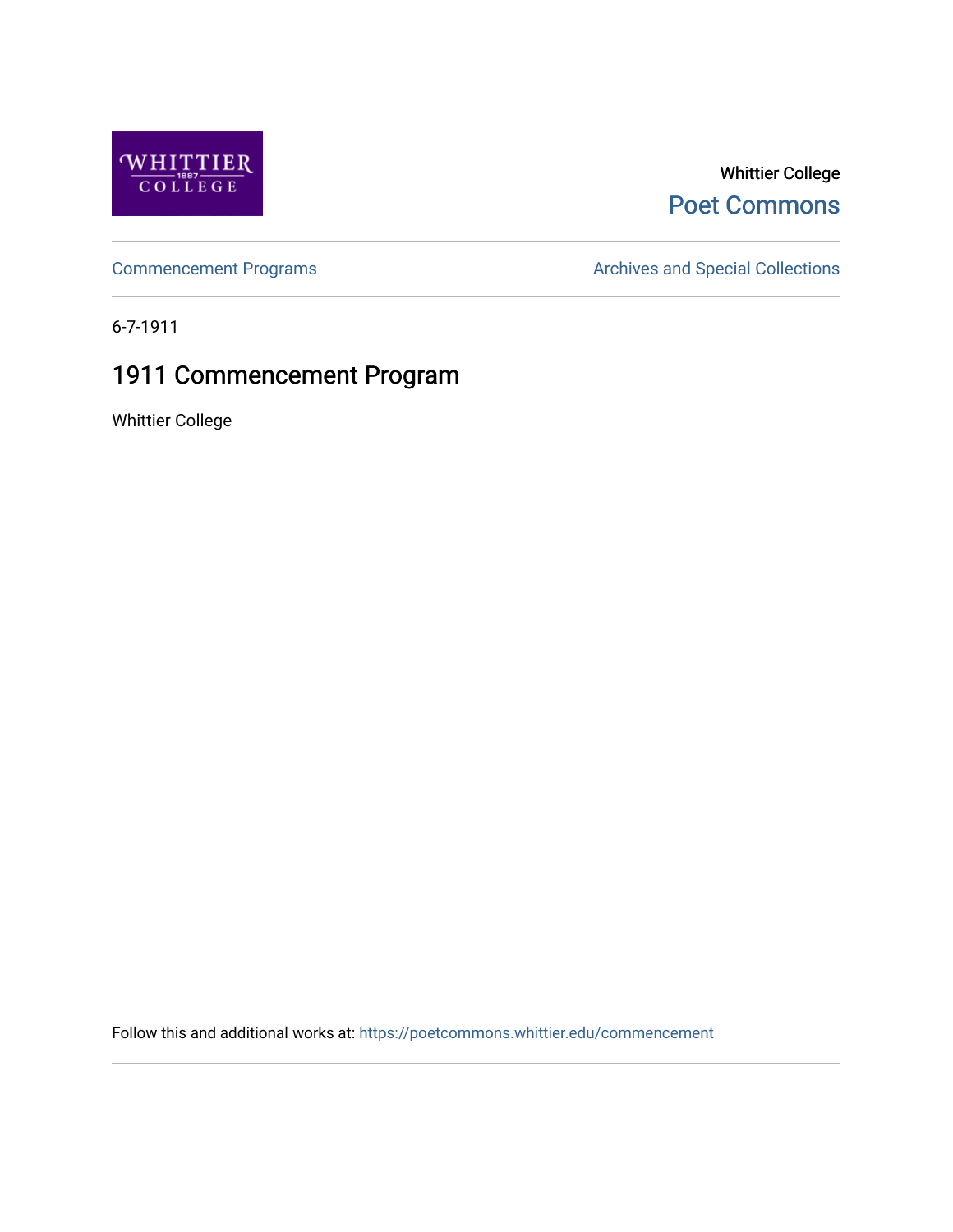## The Tenth Annual

# Commencement Whittier College

**June** 7th. 10:30 A. M.

Invocation - Rev. W. M. Perry

Etude

Instrumental Music Miss Lorna Gregg **Chopin** 

The Presentation of the Class President Thomas Newlin

Conferring the Baccalaureate Degrees Dr. W. V. Coffin President of the Board of Trustees

Address to the Class President Newlin

Vocal Music

(a) The Call  $\begin{array}{ccc} - & - & - & \text{Spross} \\ \text{(b) Border Ballad} & - & - & - & \text{Cower} \end{array}$ (b) Border Ballad Mr. Fred G. Ellis

Commencement Address Rev. Robert Freeman, M. A.

Announcements

Benediction - Rev. H. E. McGrew

#### GRADUATION THESES

William J. Blount The Physical Basis of Character Building." Mary Elma Cammack "Shakespeare's Relation to Modern Life." Claire Marie Edwards I he Evolution of the English Drama. Agatha Eunice Jessup I he Eucalyptus in California. Albert L. Marshburn The Religion of the Roman Classic Writers. John Leslie Pearson "Contour Map of Whittier College Campus." Samuel C. Pickett "Detail Topographical Map of Whittier College Campus. Lola Martha Laber. the Friend of God. Frances E. Williams "Jews in Modern Civilization. Lucile Hogue Williams "Russian Music." Olive Claire Wright

Consumption, A Curable and Preventable Disease.'